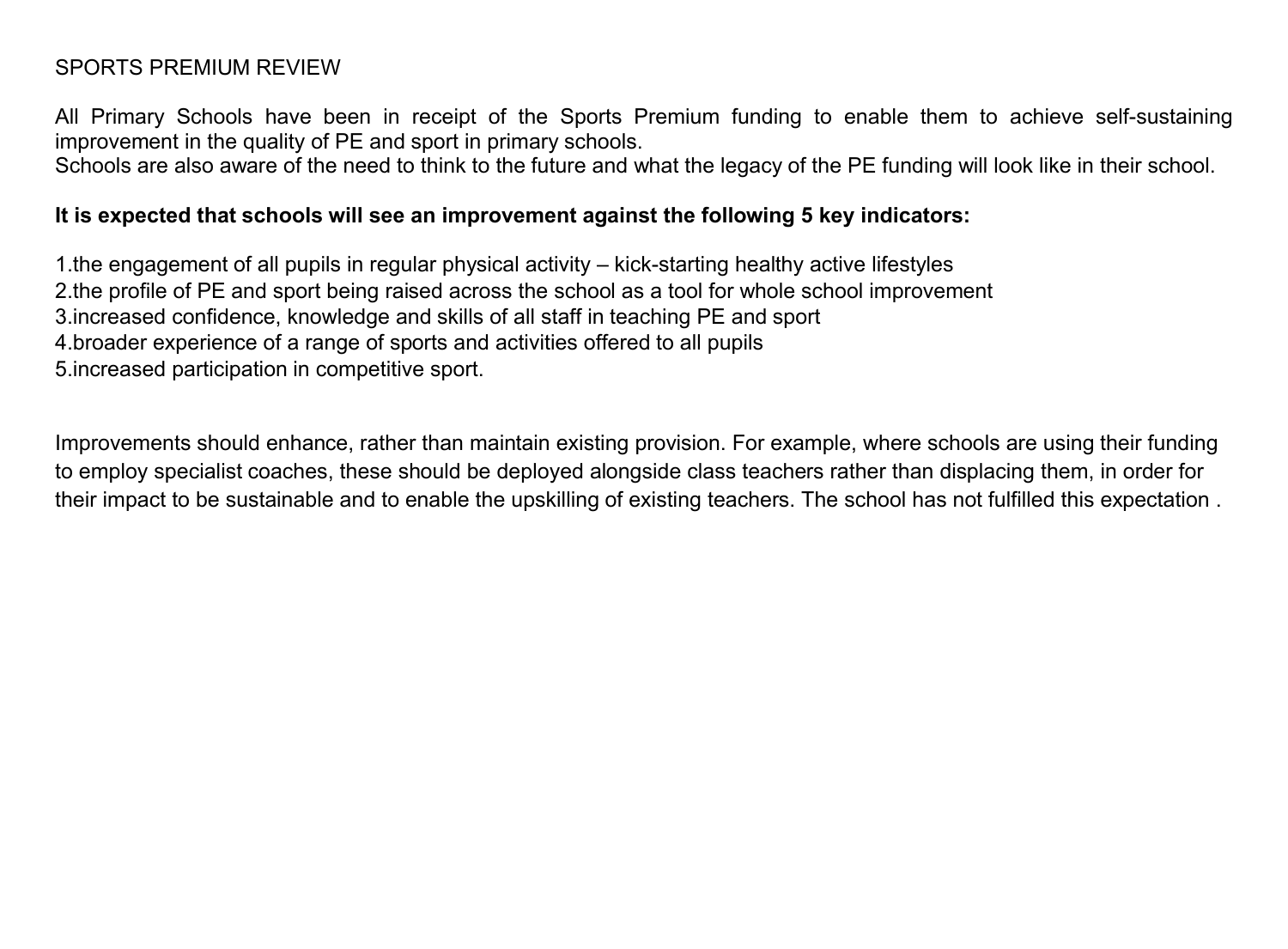Schools must use the funding to make additional and sustainable improvements to the quality of PE and sport they offer. This means that you should use the premium to:

•develop or add to the PE and sport activities that your school already offers

•make improvements now that will benefit pupils joining the school in future years

For example, you can use your funding to:

•hire qualified sports coaches to work with teachers

•provide existing staff with training or resources to help them teach PE and sport more effectively

•introduce new sports or activities and encourage more pupils to take up sport

•support and involve the least active children by running or extending school sports clubs, holiday clubs and Change4Lifeclubs

•run sport competitions

•increase pupils' participation in the School Games

•run sports activities with other schools

You should **not** use your funding to:

•employ coaches or specialist teachers to cover planning preparation and assessment (PPA) arrangements - these should come out of your core staffing budgets

•teach the minimum requirements of the national curriculum – including those specified for swimming.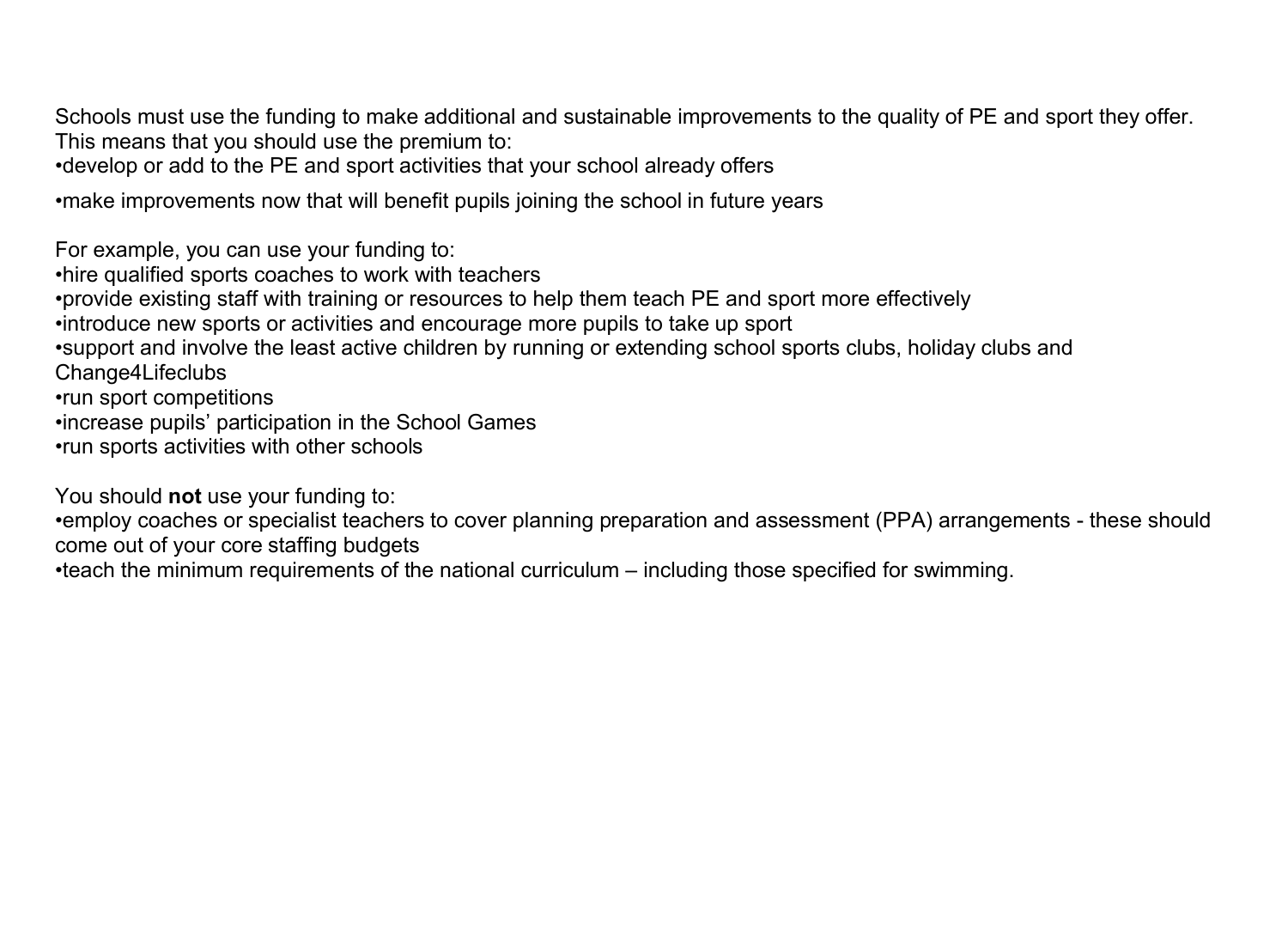Swimming is an important skill and can encourage a healthy and active lifestyle. All Local Authority schools must provide swimming instruction either in key stage 1 or key stage 2.

The programme of study for PE sets out the expectation that pupils should be taught to: •swim competently, confidently and proficiently over a distance of at least 25 metres •use a range of strokes effectively [for example, front crawl, backstroke and breaststroke] •perform safe self-rescue in different water-based situations.

| Meeting national curriculum requirements for swimming and water safety for 17/18                                                                                                                                               | Please complete all of the<br>below <sup>*</sup> : |
|--------------------------------------------------------------------------------------------------------------------------------------------------------------------------------------------------------------------------------|----------------------------------------------------|
| What percentage of your current Year 6 cohort swim competently, confidently and proficiently<br>over a distance of at least 25 metres?                                                                                         | 100%                                               |
| What percentage of your current Year 6 cohort use a range of strokes effectively [for<br>example, front crawl, backstroke and breaststroke]?                                                                                   | 100%                                               |
| What percentage of your current Year 6 cohort perform safe self-rescue in different water-<br>based situations?                                                                                                                | 33.3%                                              |
| Schools can choose to use the Primary PE and Sport Premium to provide additional provision<br>for swimming but this must be for activity over and above the national curriculum<br>requirements. Have you used it in this way? | Yes <del>/No</del>                                 |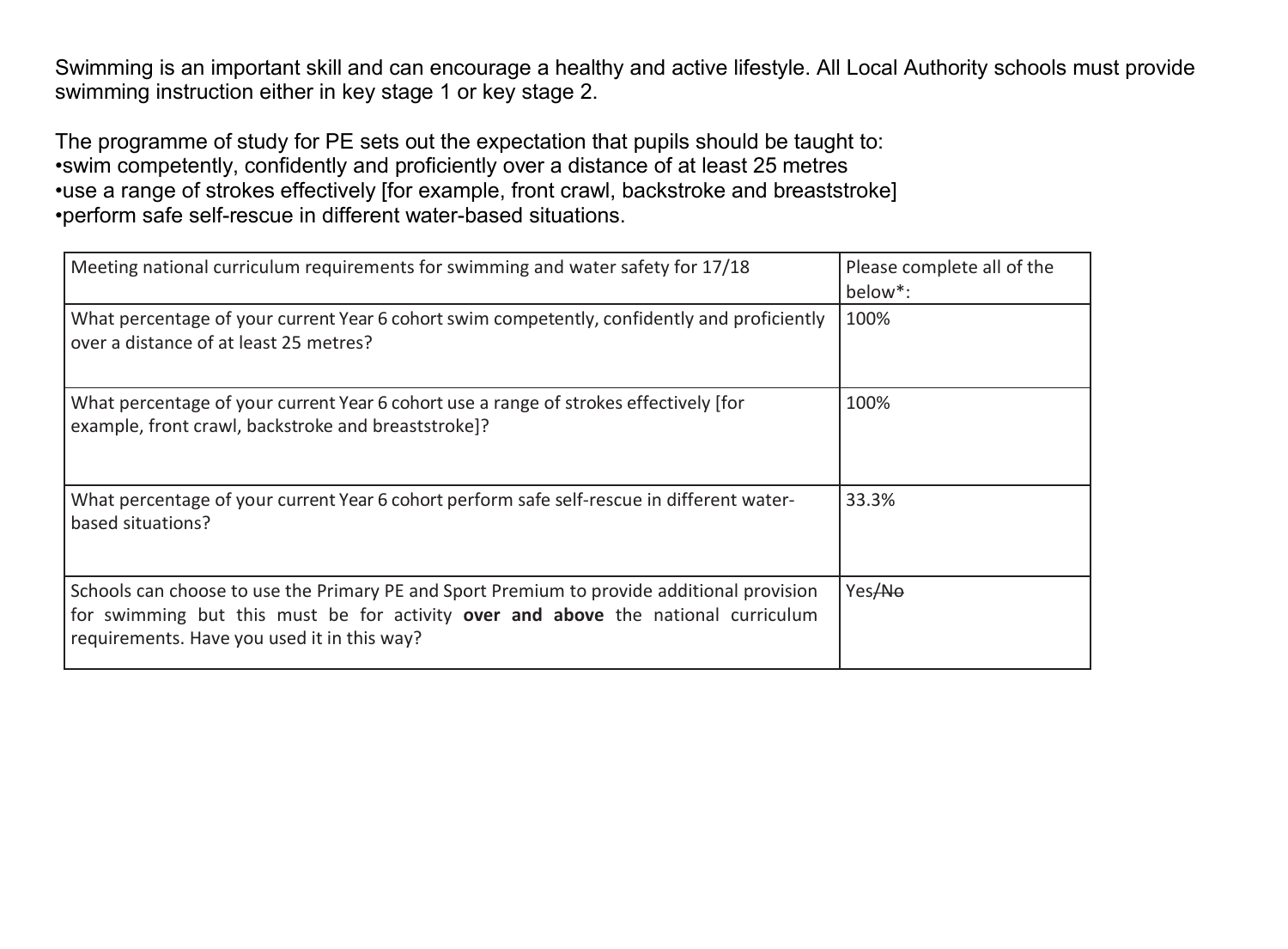## **PE and Sport Premium funding Action Plan 2017-18 (£17,100)**

| PE and Sport Premium Key           | School Focus/ planned        | <b>Actions to Achieve</b>     | <b>Planned Funding</b> | <b>Review and Sustainability</b>                     |
|------------------------------------|------------------------------|-------------------------------|------------------------|------------------------------------------------------|
| <b>Outcome Indicator</b>           | Impact on pupils             |                               |                        |                                                      |
| the engagement of all pupils in    | KS2 children participate     | Teacher must be in school on  |                        | Take 10 implemented daily                            |
| regular physical activity - kick-  | in daily Take 10. Pupils     | time.                         |                        | throughout the year as part                          |
| starting healthy active lifestyles | have access to high          |                               |                        | of raising the profile of                            |
|                                    | quality outdoor              | MSAs to undertake training    |                        | regular physical activity.                           |
|                                    | equipment at break and       | with sports coaches regarding |                        | Staff are more aware of the                          |
|                                    | lunch time and this play     | effective play.               |                        | need to ensure regular                               |
|                                    | is supervised and guided.    |                               |                        | opportunities for extra                              |
|                                    |                              |                               |                        | physical exercise. As a                              |
|                                    | <b>EYFS children to have</b> | Following a review of EYFS    | £1100                  | result of this review MSAs                           |
|                                    | access to trikes and bikes   | provision purchase of bikes   |                        | have modelled weekly                                 |
|                                    | as well as a secure area     | and trikes as well as secure  |                        | 'Active Canaries' by a                               |
|                                    | to store.                    | storage.                      |                        | Sports Coach and                                     |
|                                    | School employs own chef      |                               |                        | subsequently lead similar<br>activities on the other |
|                                    | and therefore healthy        |                               |                        | lunch times. MSAs are                                |
|                                    | eating is actively           |                               |                        | keen to introduce the Daily                          |
|                                    | promoted.                    |                               |                        | Mile as part of the healthy                          |
|                                    |                              |                               |                        | active lifestyles.                                   |
|                                    | Purchase of bike shelter,    | Survey children who come by   | £4000                  |                                                      |
|                                    | so children can safely       | bike/scooter, research costs  |                        | Following a survey of                                |
|                                    | store bikes and scooters     | and report to governors       |                        | families asking if they                              |
|                                    | used to travel to school.    |                               |                        | would use a bike shelter on                          |
|                                    |                              |                               |                        | one family said they would                           |
|                                    |                              |                               |                        | make use of it. Asa result                           |
|                                    |                              |                               |                        | of this we decided to                                |
|                                    |                              |                               |                        | purchase a bike rack at a                            |
|                                    |                              |                               |                        | cost of £262 instead of the                          |
|                                    |                              |                               |                        | £4000 for a shelter.                                 |
|                                    |                              |                               |                        | School is able to sustain                            |
|                                    |                              |                               |                        | employing own Chef and                               |
|                                    |                              |                               |                        | therefore has regular                                |
|                                    |                              |                               |                        | opportunities to                                     |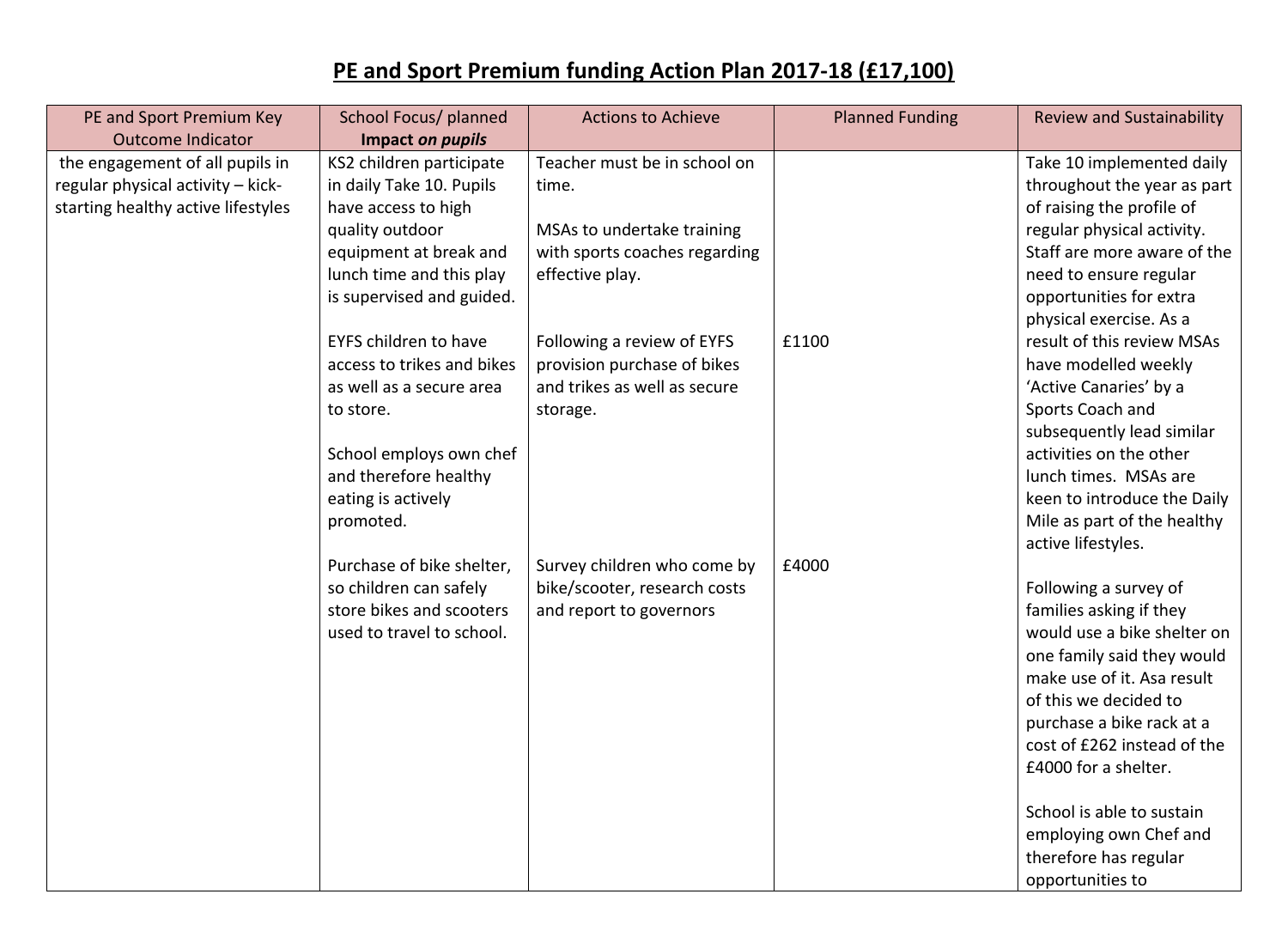|                                        |                             |                                 |                                | continually promote          |
|----------------------------------------|-----------------------------|---------------------------------|--------------------------------|------------------------------|
|                                        |                             |                                 |                                | healthy lifestyle and        |
|                                        |                             |                                 |                                | healthy eating.              |
| the profile of PE and sport being      | A variety of after school   | Deploy coaches/teachers         | £7000                          | Afterschool clubs were well  |
| raised across the school as a tool     | clubs is offered to pupils. | effectively and continue to     |                                | attended. As these were      |
| for whole school improvement           |                             | monitor and evaluate impact.    |                                | offered free of charge       |
|                                        |                             |                                 |                                | ensuring all children were   |
|                                        | Science lessons are         | Check planning to ensure        |                                | able to access the sporting  |
|                                        | linked to managing          | adequate coverage. Science      |                                | activities. A range of       |
|                                        | healthy lifestyles          | Day March 2018.                 |                                | different activities were    |
|                                        |                             |                                 |                                | offered for both key stages. |
|                                        |                             |                                 |                                | School will continue to buy  |
|                                        |                             |                                 |                                | the services of sports       |
|                                        |                             |                                 |                                | coaches to help offer a      |
|                                        |                             |                                 |                                | range of sporting activities |
|                                        |                             |                                 |                                | after school and at          |
|                                        |                             |                                 |                                | lunchtime.                   |
| increased confidence, knowledge        | School will employ sports   | Continue with current model     | Included in coaching costs (as | Teachers received training   |
| and skills of all staff in teaching PE | coaches to offer CPD in a   | to upskill staff.               | above)                         | from sports coaches          |
| and sport                              | range of PE activities and  |                                 |                                | throughout the year.         |
|                                        | this will take the form of  |                                 |                                | However the planned          |
|                                        | coaching and team           |                                 |                                | model of team teaching       |
|                                        | teaching to build teacher   |                                 |                                | was not as effective for all |
|                                        | confidence.                 |                                 |                                | year groups. This approach   |
|                                        |                             |                                 |                                | will not continue next year. |
|                                        |                             |                                 |                                |                              |
|                                        |                             |                                 |                                |                              |
|                                        |                             |                                 |                                |                              |
|                                        | Collection of assessment    | Train staff in effective use of | Purchase 6 iPads               | Teachers used the iPads to   |
|                                        | evidence using iPad         | ICT to record assessment in PE  | £2000                          | collect evidence for         |
|                                        | technology.                 |                                 |                                | assessment. A more           |
|                                        |                             |                                 |                                | effective system to capture  |
|                                        |                             |                                 |                                | children's progress and      |
|                                        |                             |                                 |                                | they will continue to be     |
|                                        |                             |                                 |                                | used in future years.        |
| broader experience of a range of       | WNSSP deliver               | Liaise with WNSSP to produce    | Cluster contribution of £500   | Participation in partnership |
| sports and activities offered to all   | competitions within the     | calendar of tournaments and     |                                | competitions for all year    |